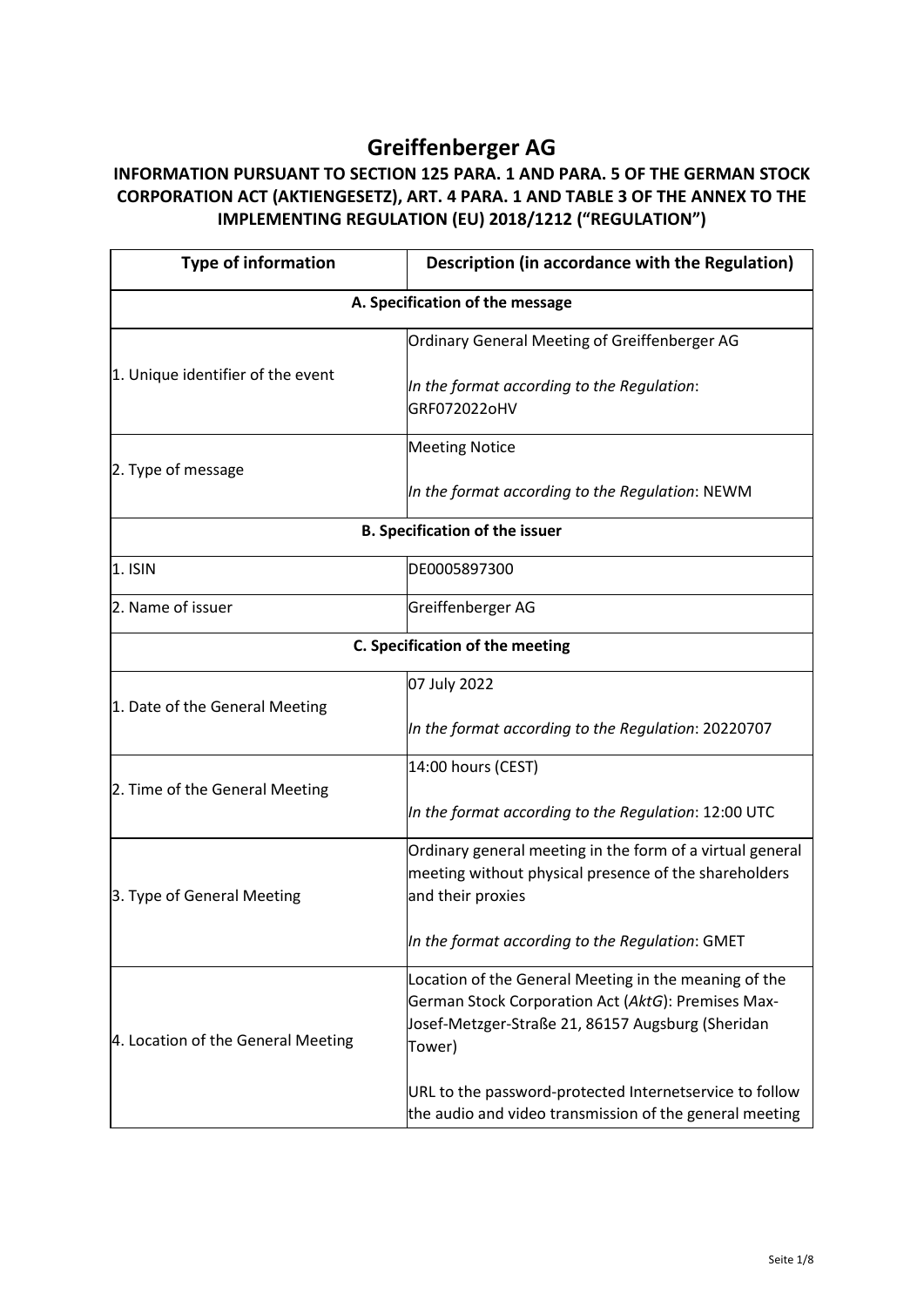|                                                                                                            | as well as to exercise shareholder's rights:                                                                                                                                                                                                                                                                               |
|------------------------------------------------------------------------------------------------------------|----------------------------------------------------------------------------------------------------------------------------------------------------------------------------------------------------------------------------------------------------------------------------------------------------------------------------|
|                                                                                                            | https://greiffenberger.de/hauptversammlung                                                                                                                                                                                                                                                                                 |
|                                                                                                            | 15 June 2022, 24:00 hours (CEST)                                                                                                                                                                                                                                                                                           |
| 5. Record Date                                                                                             | This Record Date according to the Regulation is a banking<br>work-related date which does not correspond to the Rec-<br>ord Date within the meaning of Section 123 (4) sentence<br>2 German Stock Corporation Act (AktG). A detailed expla-<br>nation can be found in the convocation document for the<br>general meeting. |
|                                                                                                            | In the format according to the Regulation: 20220615                                                                                                                                                                                                                                                                        |
| 6. Uniform Resource Locator (URL)                                                                          | https://greiffenberger.de/hauptversammlung                                                                                                                                                                                                                                                                                 |
| D. Participation in the general meeting - Electronic postal vote                                           |                                                                                                                                                                                                                                                                                                                            |
| 1. Method of participation by shareholder                                                                  | Voting by electronic postal vote via the Internetservice<br>under https://greiffenberger.de/hauptversammlung                                                                                                                                                                                                               |
|                                                                                                            | In the format according to the Regulation: EV                                                                                                                                                                                                                                                                              |
| 2. Issuer deadline for the notification of<br>participation                                                | Registration for the General Meeting by no later than<br>30 June 2022, 24:00 hours (CEST)                                                                                                                                                                                                                                  |
|                                                                                                            | In the format according to the Regulation: 20220630;<br>22:00 UTC                                                                                                                                                                                                                                                          |
|                                                                                                            | Until the start of voting at the virtual General Meeting on<br>7 July 2022                                                                                                                                                                                                                                                 |
| 3. Issuer deadline for voting                                                                              | In the format according to the Regulation: 20220707; un-<br>til the start of voting                                                                                                                                                                                                                                        |
| D. Participation in the general meeting - Proxy and instruction to the proxies<br>appointed by the Company |                                                                                                                                                                                                                                                                                                                            |
| 1. Method of participation by shareholder                                                                  | Voting by proxy and instruction to the proxies appointed<br>by the Company                                                                                                                                                                                                                                                 |
|                                                                                                            | In the format according to the Regulation: PX                                                                                                                                                                                                                                                                              |
| 2. Issuer deadline for the notification of<br>participation                                                | Registration for the General Meeting by no later than<br>30 June 2022, 24:00 hours (CEST)                                                                                                                                                                                                                                  |
|                                                                                                            |                                                                                                                                                                                                                                                                                                                            |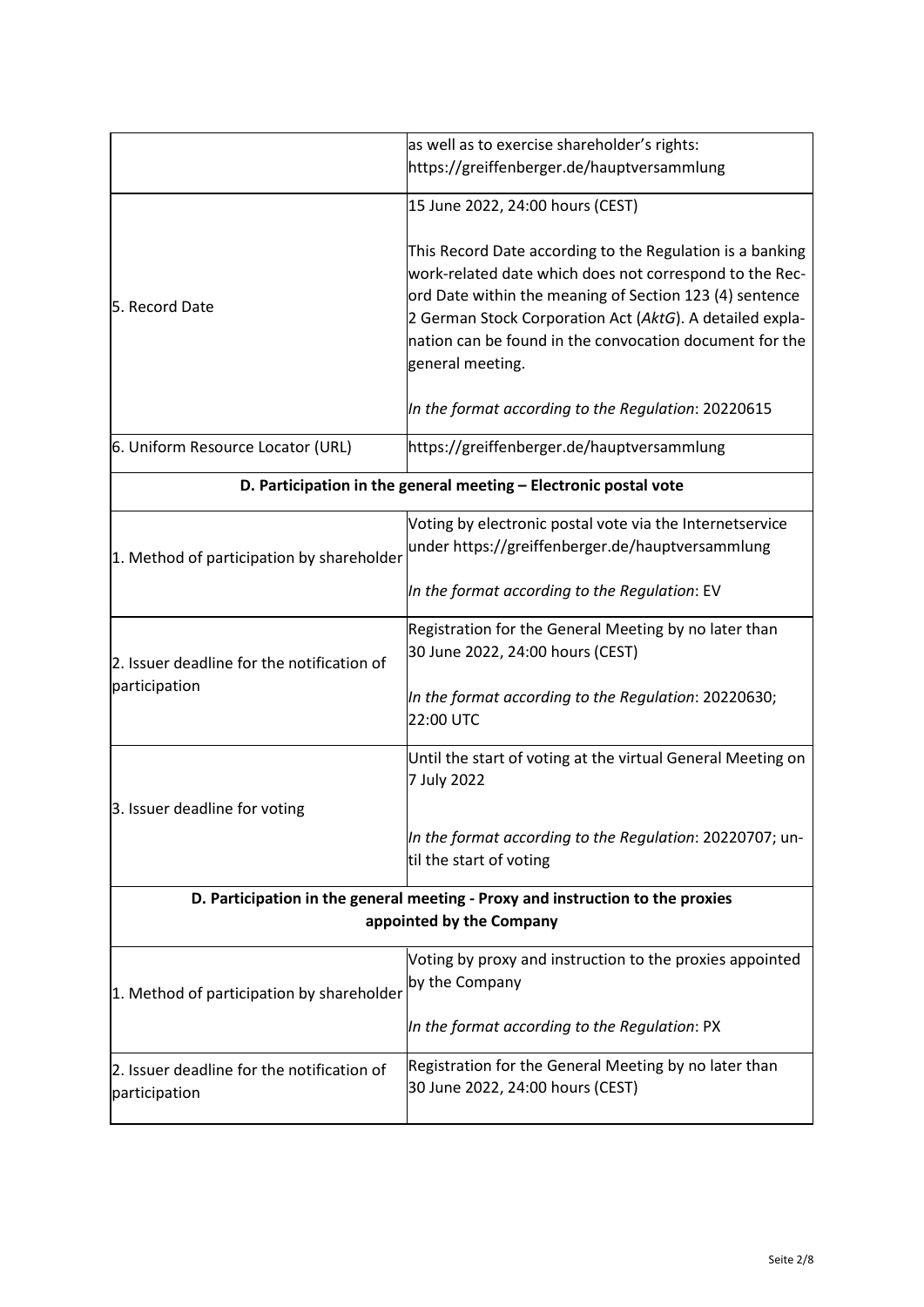|                                                             | In the format according to the Regulation: 20220630;<br>22:00 UTC                                                                                                                                                                                                                                          |
|-------------------------------------------------------------|------------------------------------------------------------------------------------------------------------------------------------------------------------------------------------------------------------------------------------------------------------------------------------------------------------|
| 3. Issuer deadline for voting                               | Voting by proxy and instruction to the proxies appointed<br>by the Company via the Internetservice under<br>https://greiffenberger.de/hauptversammlung: Until the<br>start of voting at the virtual General Meeting on 7 July<br>2022                                                                      |
|                                                             | In the format according to the Regulation: 20220707; un-<br>til the start of voting                                                                                                                                                                                                                        |
|                                                             | Voting by proxy and instruction to the proxies appointed<br>by the Company in text form by letter, telefax, or e-mail:<br>6 July 2022, 24:00 hours (CEST) (receipt)                                                                                                                                        |
|                                                             | In the format according to the Regulation: 20220706;<br>22:00 UTC                                                                                                                                                                                                                                          |
|                                                             | D. Participation in the general meeting - Proxy to a third party                                                                                                                                                                                                                                           |
|                                                             | Voting by granting proxy and - if applicable - issuing in-<br>structions to a third party (including to an intermediary, a<br>shareholders' association, a proxy advisor or any other<br>1. Method of participation by shareholder person within the meaning of Section 135(8) Stock Corpo-<br>ration Act) |
|                                                             | In the format according to the Regulation: PX                                                                                                                                                                                                                                                              |
| 2. Issuer deadline for the notification of<br>participation | Registration for the General Meeting by no later than<br>30 June 2022, 24:00 hours (CEST)                                                                                                                                                                                                                  |
|                                                             | In the format according to the Regulation: 20220630;<br>22:00 UTC                                                                                                                                                                                                                                          |
| 3. Issuer deadline for voting                               | Voting by electronic postal vote via the Internetservice<br>under https://greiffenberger.de/hauptversammlung: Un-<br>til the start of voting at the virtual General Meeting on<br>7 July 2022                                                                                                              |
|                                                             | In the format according to the Regulation: 20220707; un-<br>til the start of voting                                                                                                                                                                                                                        |
|                                                             | Voting by proxy and instruction to the proxies appointed<br>by the Company via the Internetservice under<br>https://greiffenberger.de/hauptversammlung: Until the<br>start of voting at the virtual General Meeting on 7 July                                                                              |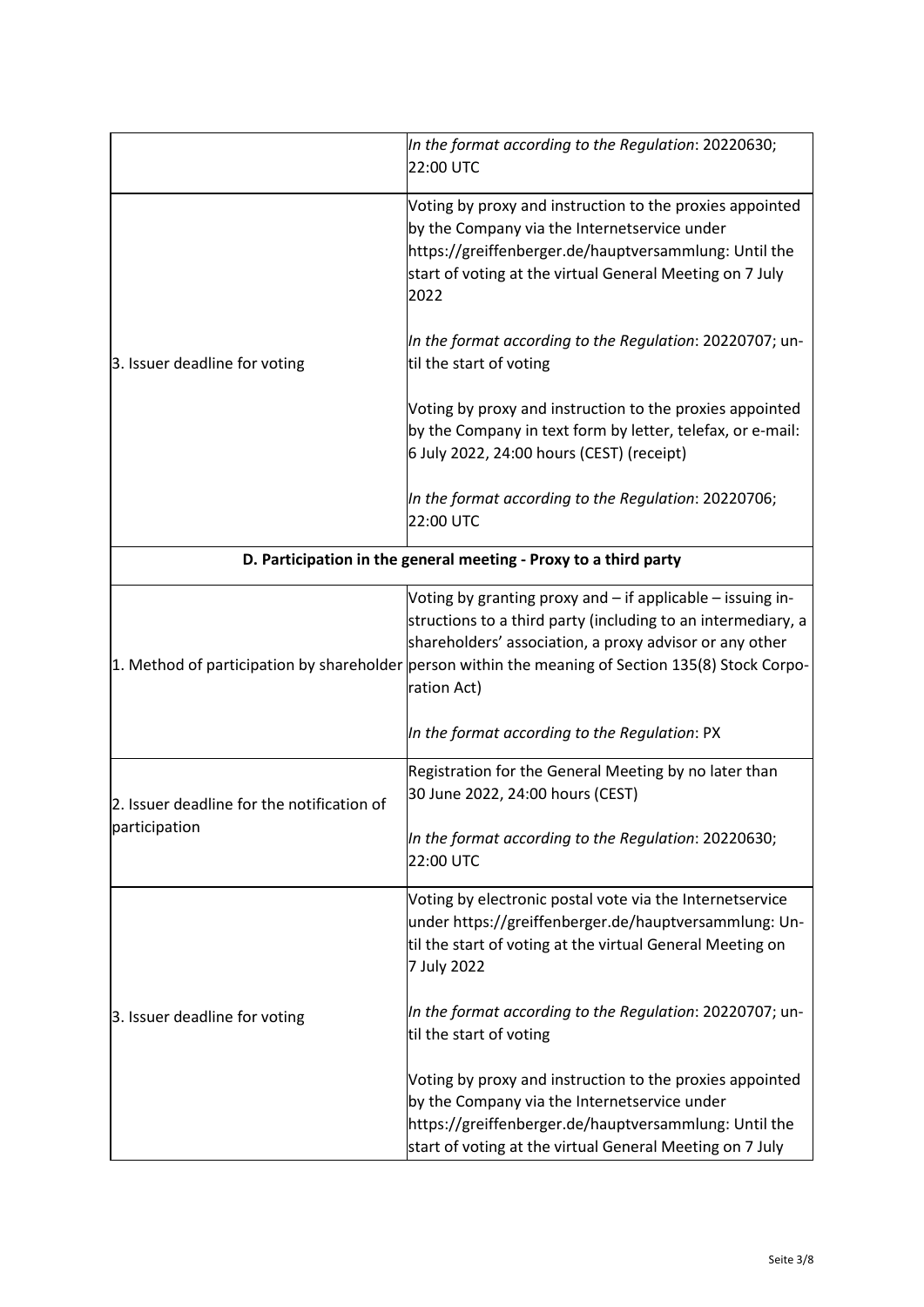|                                                       | 2022                                                                                                                                                                                                                                                                                                                                                                                                                                                                                                                                                                                                                                              |
|-------------------------------------------------------|---------------------------------------------------------------------------------------------------------------------------------------------------------------------------------------------------------------------------------------------------------------------------------------------------------------------------------------------------------------------------------------------------------------------------------------------------------------------------------------------------------------------------------------------------------------------------------------------------------------------------------------------------|
|                                                       | In the format according to the Regulation: 20220707; un-<br>til the start of voting                                                                                                                                                                                                                                                                                                                                                                                                                                                                                                                                                               |
|                                                       | Voting by proxy and instruction to the proxies appointed<br>by the Company in text form by letter, telefax, or e-mail:<br>6 July 2022, 24:00 hours (CEST) (receipt)                                                                                                                                                                                                                                                                                                                                                                                                                                                                               |
|                                                       | In the format according to the Regulation: 20220706;<br>22:00 UTC                                                                                                                                                                                                                                                                                                                                                                                                                                                                                                                                                                                 |
|                                                       | E. Agenda - Agenda item 1                                                                                                                                                                                                                                                                                                                                                                                                                                                                                                                                                                                                                         |
| 1. Unique identifier of the agenda item               | $\mathbf{1}$                                                                                                                                                                                                                                                                                                                                                                                                                                                                                                                                                                                                                                      |
| 2. Title of the agenda item                           | Presentation of the adopted annual financial statements<br>of Greiffenberger AG and the approved consolidated fi-<br>nancial statements, in each case as of December 31,<br>2021, the management reports for Greiffenberger AG (in-<br>cluding the explanatory notes on the disclosures pursuant<br>to section 289a (1) HGB) and for the Group (including the<br>explanatory notes on the disclosures pursuant to section<br>315a (1) HGB) for the fiscal year 2021 and the report of<br>the supervisory board for the fiscal year 2021 as well as<br>the proposal of the management board for the appropria-<br>tion of the balance sheet profit |
| 3. Uniform Resource Locator (URL) of the<br>materials | https://greiffenberger.de/hauptversammlung                                                                                                                                                                                                                                                                                                                                                                                                                                                                                                                                                                                                        |
| 4. Vote                                               | None                                                                                                                                                                                                                                                                                                                                                                                                                                                                                                                                                                                                                                              |
| 5. Alternative voting options                         | N/A                                                                                                                                                                                                                                                                                                                                                                                                                                                                                                                                                                                                                                               |
|                                                       | E. Agenda - Agenda item 2                                                                                                                                                                                                                                                                                                                                                                                                                                                                                                                                                                                                                         |
| 1. Unique identifier of the agenda item               | 2                                                                                                                                                                                                                                                                                                                                                                                                                                                                                                                                                                                                                                                 |
| 2. Title of the agenda item                           | Resolution of the appropriation of the balance sheet<br>profit                                                                                                                                                                                                                                                                                                                                                                                                                                                                                                                                                                                    |
| 3. Uniform Resource Locator (URL) of the<br>materials | https://greiffenberger.de/hauptversammlung                                                                                                                                                                                                                                                                                                                                                                                                                                                                                                                                                                                                        |
| 4. Vote                                               | The agenda item is subject to a binding vote                                                                                                                                                                                                                                                                                                                                                                                                                                                                                                                                                                                                      |
|                                                       | In the format according to the Regulation: BV                                                                                                                                                                                                                                                                                                                                                                                                                                                                                                                                                                                                     |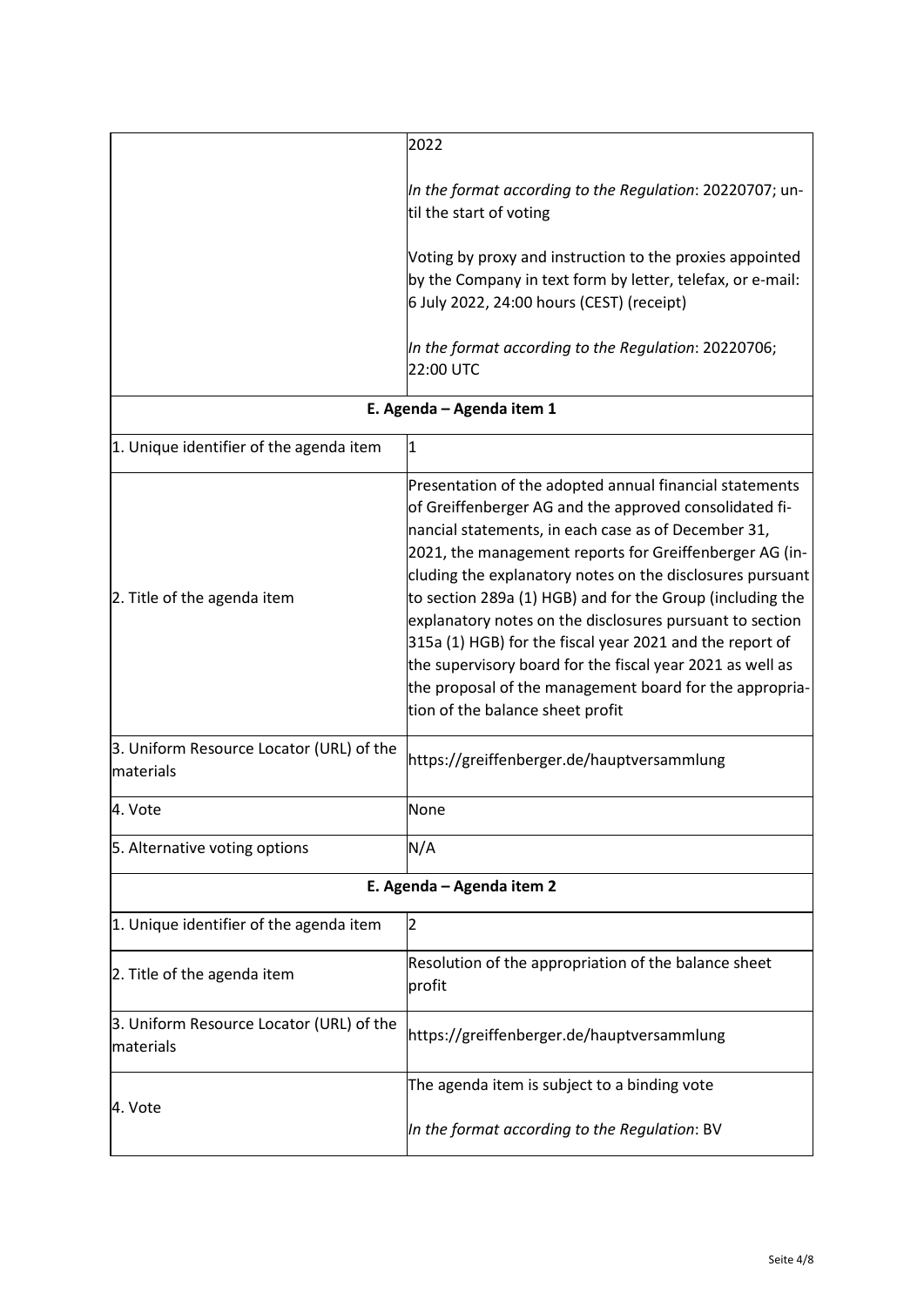|                                                       | The following voting options are available for the voting: |
|-------------------------------------------------------|------------------------------------------------------------|
|                                                       | favour,<br>against,<br>abstention<br>vote<br>in<br>vote    |
| 5. Alternative voting options                         |                                                            |
|                                                       | In the format according to the Regulation: VF, VA, AB      |
|                                                       | E. Agenda - Agenda item 3                                  |
| 1. Unique identifier of the agenda item               | З                                                          |
|                                                       | Presentation of the remuneration report for the financial  |
| 2. Title of the agenda item                           | year 2021 prepared and audited in accordance with sec-     |
|                                                       | tion 162 of the German Stock Corporation Act (AktG)        |
| 3. Uniform Resource Locator (URL) of the              |                                                            |
| materials                                             | https://greiffenberger.de/hauptversammlung                 |
| 4. Vote                                               | None                                                       |
| 5. Alternative voting options                         | N/A                                                        |
| E. Agenda - Agenda item 4                             |                                                            |
| 1. Unique identifier of the agenda item               | 4                                                          |
|                                                       | Resolution on the approval of the actions of the manage-   |
| 2. Title of the agenda item                           | ment board for the fiscal year 2021                        |
| 3. Uniform Resource Locator (URL) of the              | https://greiffenberger.de/hauptversammlung                 |
| materials                                             |                                                            |
|                                                       | The agenda item is subject to a binding vote               |
| 4. Vote                                               | In the format according to the Regulation: BV              |
| 5. Alternative voting options                         | The following voting options are available for the voting: |
|                                                       | vote in favour, vote against, abstention                   |
|                                                       | In the format according to the Regulation: VF, VA, AB      |
| E. Agenda - Agenda item 5                             |                                                            |
| 1. Unique identifier of the agenda item               | 5                                                          |
| 2. Title of the agenda item                           | Resolution on the approval of the actions of the supervi-  |
|                                                       | sory board for the fiscal year 2021                        |
| 3. Uniform Resource Locator (URL) of the<br>materials | https://greiffenberger.de/hauptversammlung                 |
|                                                       |                                                            |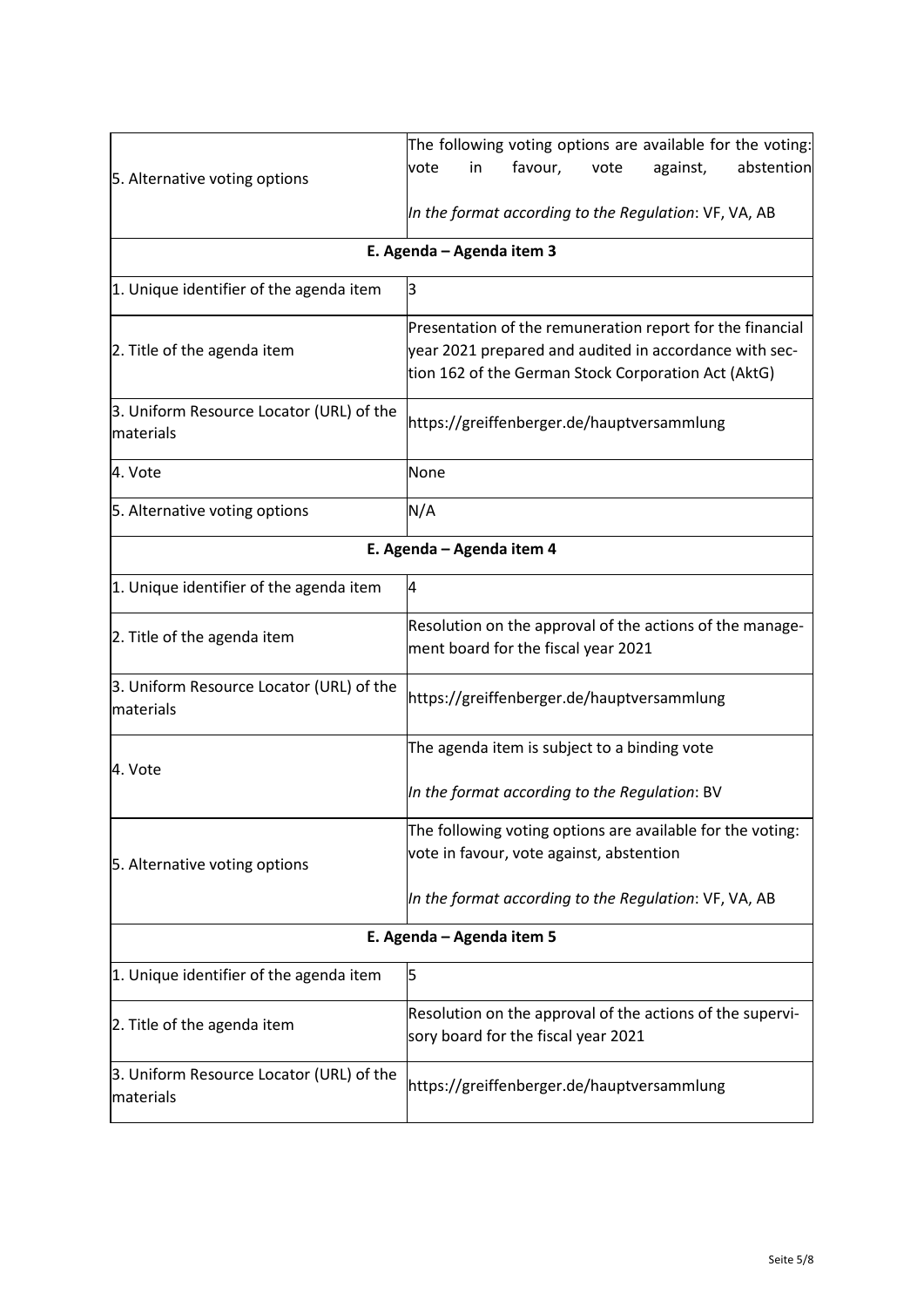| 4. Vote                                               | The agenda item is subject to a binding vote               |
|-------------------------------------------------------|------------------------------------------------------------|
|                                                       | In the format according to the Regulation: BV              |
|                                                       | The following voting options are available for the voting: |
| 5. Alternative voting options                         | vote in favour, vote against, abstention                   |
|                                                       | In the format according to the Regulation: VF, VA, AB      |
| E. Agenda - Agenda item 6                             |                                                            |
| 1. Unique identifier of the agenda item               | 6                                                          |
| 2. Title of the agenda item                           | Resolutions on the appointment of the independent audi-    |
|                                                       | tor and the group auditor for the fiscal year 2022         |
| 3. Uniform Resource Locator (URL) of the<br>materials | https://greiffenberger.de/hauptversammlung                 |
|                                                       | The agenda item is subject to a binding vote               |
| 4. Vote                                               | In the format according to the Regulation: BV              |
|                                                       | The following voting options are available for the voting: |
| 5. Alternative voting options                         | vote in favour, vote against, abstention                   |
|                                                       | In the format according to the Regulation: VF, VA, AB      |
| E. Agenda – Agenda item 7 a)                          |                                                            |
| 1. Unique identifier of the agenda item               | 7 a)                                                       |
| 2. Title of the agenda item                           | Supervisory board elections: Stefan Greiffenberger         |
| 3. Uniform Resource Locator (URL) of the<br>materials | https://greiffenberger.de/hauptversammlung                 |
|                                                       | The agenda item is subject to a binding vote               |
| 4. Vote                                               | In the format according to the Regulation: BV              |
|                                                       | The following voting options are available for the voting: |
| 5. Alternative voting options                         | vote in favour, vote against, abstention                   |
|                                                       | In the format according to the Regulation: VF, VA, AB      |
| E. Agenda – Agenda item 7 b)                          |                                                            |
| 1. Unique identifier of the agenda item               | 7 b)                                                       |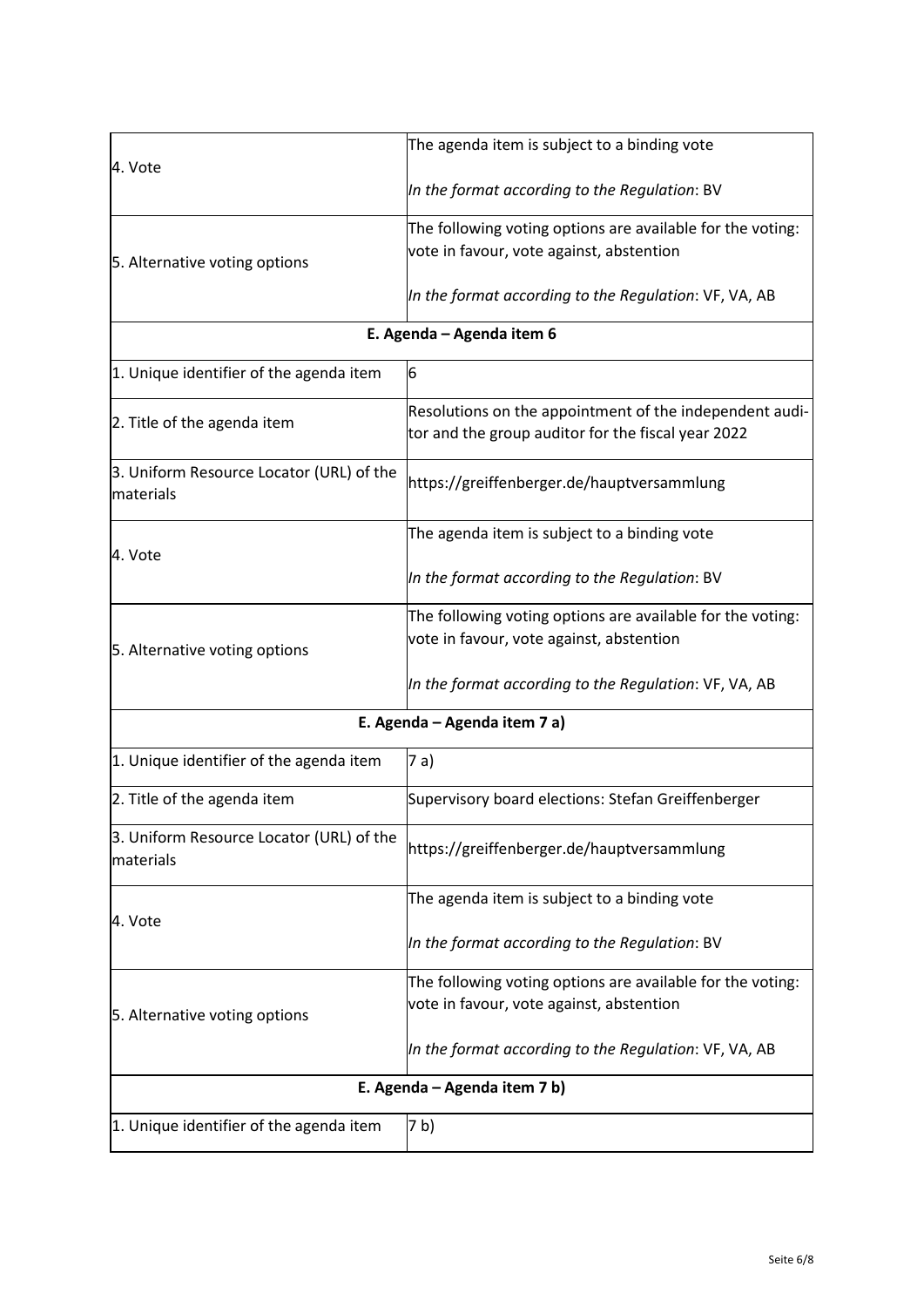| 2. Title of the agenda item                           | Supervisory board elections: Dr. Antonio Fernández                                                                                                                                                     |
|-------------------------------------------------------|--------------------------------------------------------------------------------------------------------------------------------------------------------------------------------------------------------|
| 3. Uniform Resource Locator (URL) of the<br>materials | https://greiffenberger.de/hauptversammlung                                                                                                                                                             |
| 4. Vote                                               | The agenda item is subject to a binding vote                                                                                                                                                           |
|                                                       | In the format according to the Regulation: BV                                                                                                                                                          |
| 5. Alternative voting options                         | The following voting options are available for the voting:<br>vote in favour, vote against, abstention                                                                                                 |
|                                                       | In the format according to the Regulation: VF, VA, AB                                                                                                                                                  |
|                                                       | E. Agenda - Agenda item 7 c)                                                                                                                                                                           |
| 1. Unique identifier of the agenda item               | 7 c)                                                                                                                                                                                                   |
| 2. Title of the agenda item                           | Supervisory board elections: Dirk Liedtke                                                                                                                                                              |
| 3. Uniform Resource Locator (URL) of the<br>materials | https://greiffenberger.de/hauptversammlung                                                                                                                                                             |
| 4. Vote                                               | The agenda item is subject to a binding vote                                                                                                                                                           |
|                                                       | In the format according to the Regulation: BV                                                                                                                                                          |
| 5. Alternative voting options                         | The following voting options are available for the voting:<br>vote in favour, vote against, abstention                                                                                                 |
|                                                       | In the format according to the Regulation: VF, VA, AB                                                                                                                                                  |
|                                                       | F. Specification of the deadlines regarding the exercise of other shareholders rights - Transmission<br>of motions for additions to the agenda                                                         |
| 1. Object of deadline                                 | Transmission of requests for additional agenda items<br>(Section 122 para. 2 German Stock Corporation Act<br>(AktG))                                                                                   |
|                                                       | 6 June 2022, 24:00 hours (CEST)                                                                                                                                                                        |
| 2. Applicable issuer deadline                         | In the format according to the Regulation: 20220606;<br>22:00 UTC                                                                                                                                      |
|                                                       | F. Specification of the deadlines regarding the exercise of other shareholders rights - Submission of<br>counter-motions and election proposals to the proposed resolutions on the items of the agenda |
| 1. Object of deadline                                 | Submission of counter-motions on a specific agenda item<br>(Section 126 German Stock Corporation Act (AktG)) and<br>election proposals to proposed resolutions on the items                            |